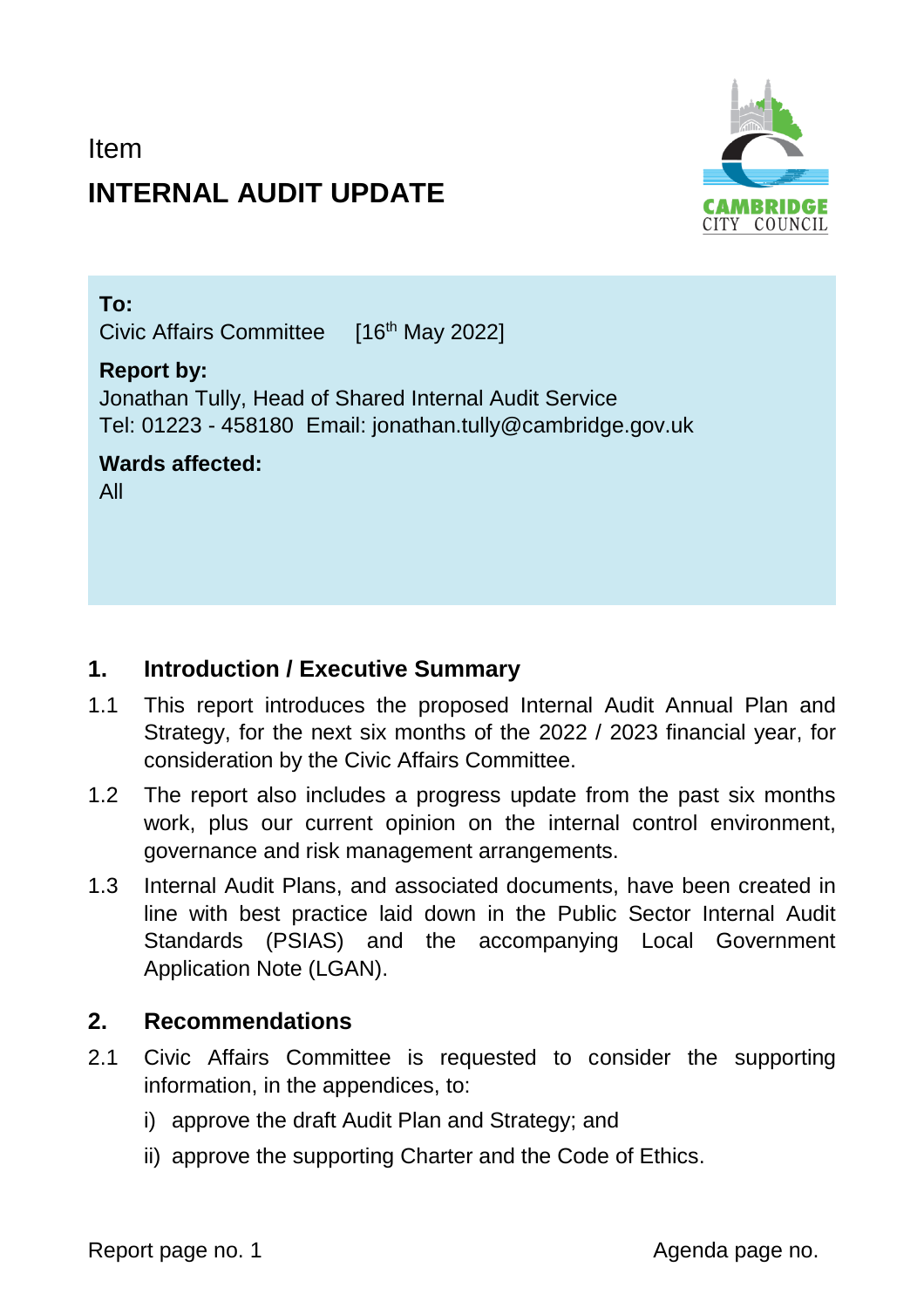## **3. Background**

Page: 2

- 3.1 The Accounts and Audit Regulations 2015 require that the Council "must undertake an effective internal audit to evaluate the effectiveness of its risk management, control and governance processes; taking into account public sector internal auditing standards or guidance."
- 3.2 The Public Sector Internal Audit Standards (PSIAS) require that the Head of Audit "must establish risk-based plans to determine the priorities of the internal audit activity, consistent with the organisation's goals".
- 3.3 The PSIAS also requires the Head of Audit to provide a written report to those charged with governance to support the Annual Governance Statement (AGS), which accompanies the Statement of Accounts. This includes an opinion on the overall adequacy and effectiveness of the organisation's internal control environment, governance, and the risk management framework.
- 3.4 Appendix A is the risk-based Audit Plan which is continually updated. It has been based upon the Corporate Plan, risk registers, ongoing consultation with key officers, committee reports, information from other assurance processes, plus horizon scanning to consider emerging risks and opportunities.
- 3.5 The Audit Plan is the work programme for Internal Audit and provides the basis upon which we will subsequently give an audit opinion on Cambridge City Council's (CCC) system of internal control, risk management and corporate governance arrangements.
- 3.6 It is good practice to operate an agile audit plan that continuously adapts in response to the governance risk and control environment of the Council. Our Audit Plan is based around a long-term framework of reviews, which typically covers a three-year period. Audits are prioritised according to several risk-based determinants. We are presenting a 6 month plan, focussing on the key areas of assurance, and we will bring back a further report to the Committee later in the year. It is important that the Audit Plan continues to prioritise relevance, speed and flexibility in addressing risks as they develop. This will enable us to utilise our resources as effectively as possible to provide an effective audit opinion for the Council, and to proactively communicate topical risks and assurance to the Committee.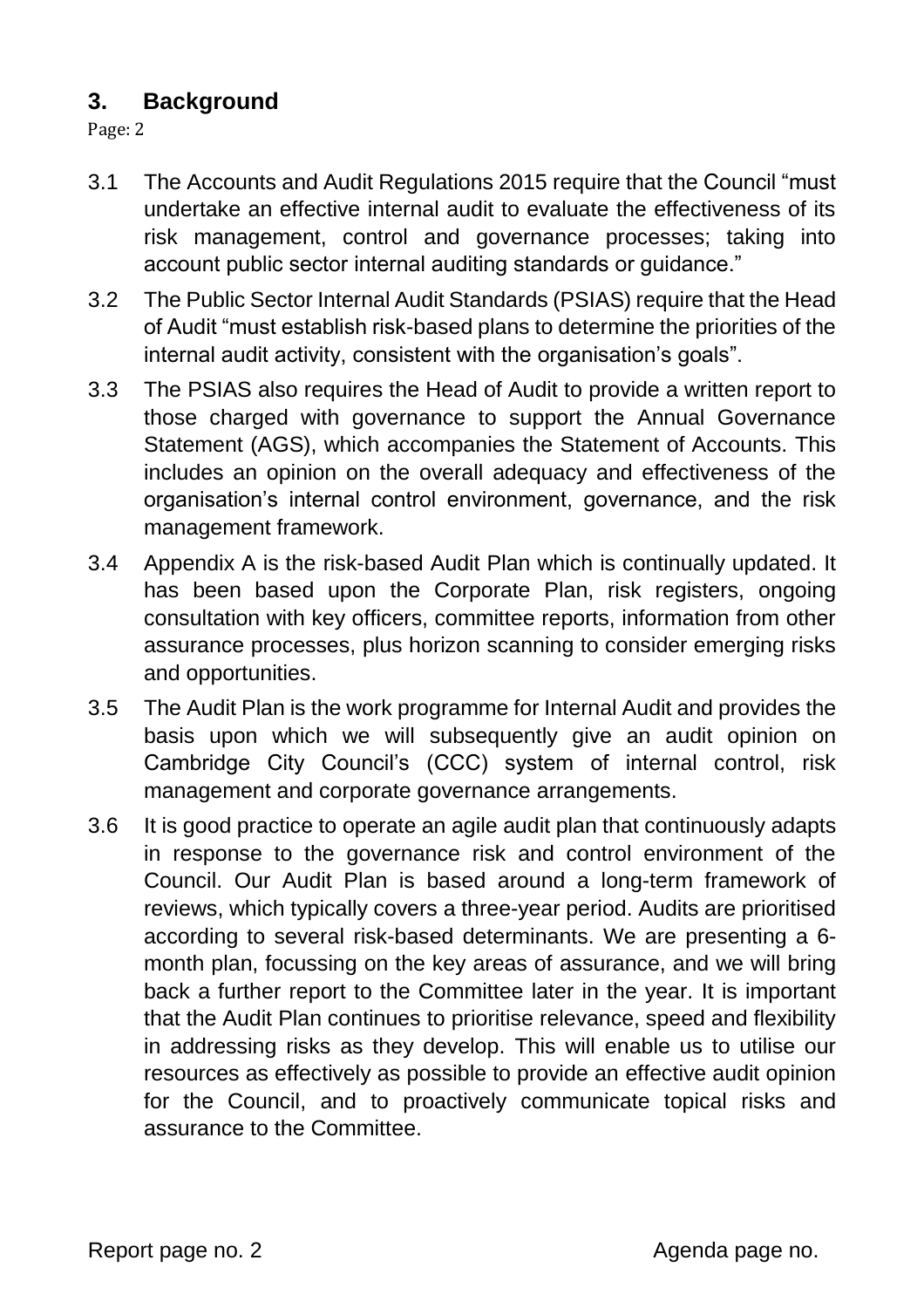- 3.7 Appendix B provides a progress update from the past six months, plus the current opinion on the overall adequacy and effectiveness of the organisation's internal control environment, governance, and the risk management framework
- 3.8 The Internal Audit Charter (Appendix C) and the Code of Ethics (Appendix D) are also appended for information. They are regularly reviewed as part of an ongoing Quality Assurance and Improvement Programme (QAIP) considering both the PSIAS and the LGAN. The documents are substantially the same as last year. Minor name and procedural changes have been made to reflect the current organisational structures. However, it is good practice to present these documents annually as they define internal audit's purpose, authority, responsibility and position within an organization, supporting the delivery of the riskbased audit plan.

## **4. Implications**

### **(a) Financial Implications**

None.

**(b) Staffing Implications**

None.

#### **(c) Equality and Poverty Implications**

None.

#### **(d) Environmental Implications**

None.

#### **(e) Procurement Implications**

None.

## **(f) Community Safety Implications**

None.

## **5. Consultation and communication considerations**

Not applicable.